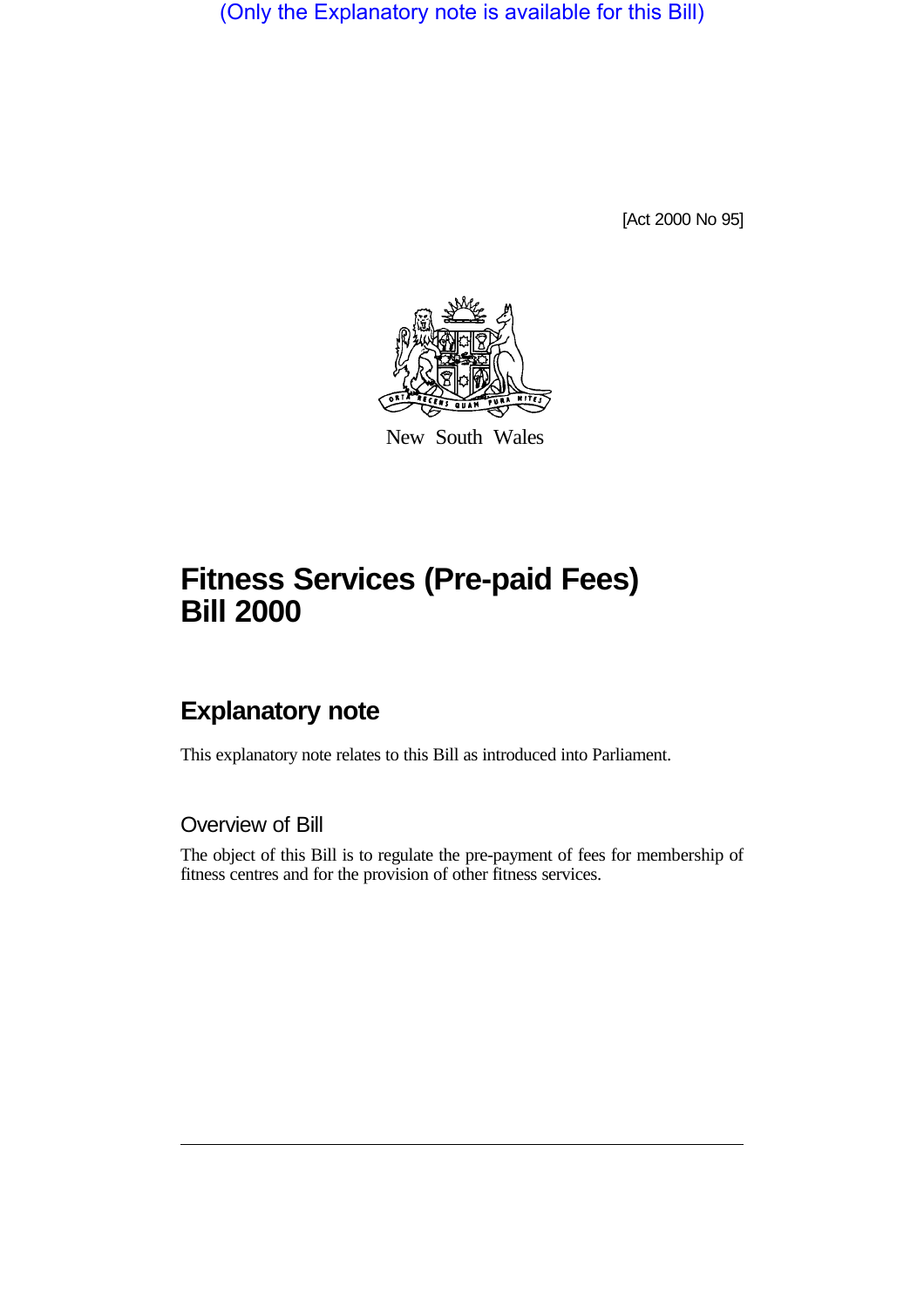Explanatory note

#### Outline of provisions

#### **Part 1 Preliminary**

**Clause 1** sets out the name (also called the short title) of the proposed Act.

**Clause 2** provides for the commencement of the proposed Act on a day or days to be appointed by proclamation.

**Clause 3** defines certain words and expressions used in the proposed Act.

**Clause 4** provides that a supplier of a fitness service under a fitness service agreement commences to provide an agreed service to a consumer on the first day on which the supplier provides (or is able to provide) to the consumer all of the fitness service contemplated by the fitness service agreement.

**Clause 5** provides that the proposed Act does not apply to certain suppliers of fitness services and certain classes of fitness services.

**Clause 6** provides that a provision of an agreement or other instrument by which a person seeks to avoid, modify or restrict the operation of the proposed Act is void.

**Clause 7** provides that the proposed Act binds the Crown. However, nothing in the proposed Act will render the Crown liable to prosecution for an offence.

## **Part 2 Pre-payment of fees**

**Clause 8** makes it an offence for a supplier to seek or accept a pre-paid fee for a fitness service to be provided by the supplier under a fitness service agreement for a period that exceeds 12 months (whether or not that period is to be, or might be, consecutive or cumulative). The maximum penalty for the offence will be 1,000 penalty units (currently \$110,000).

**Clause 9** makes it an offence for a supplier who is to provide any fitness service under a fitness service agreement at, or in connection with, a fitness centre that is leased to seek or accept a pre-paid fee for the service for a period that exceeds the unexpired term of the lease unless:

(a) the supplier has first notified the consumer of the service in writing of the date on which the lease is to expire, and

Explanatory note page 2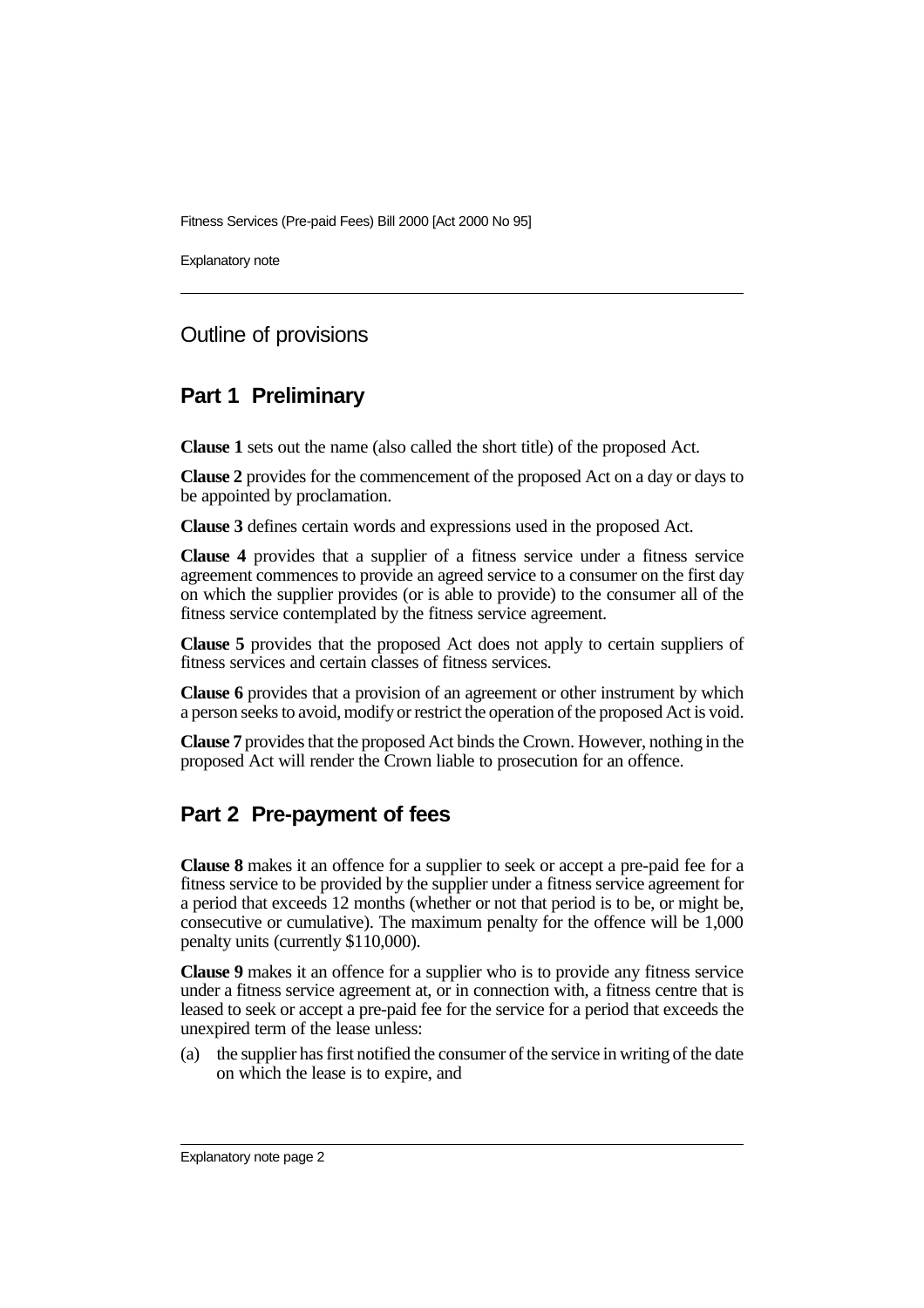Explanatory note

(b) the consumer has acknowledged in writing that the consumer has been so notified.

The maximum penalty for the offence will be 1,000 penalty units (currently \$110,000).

**Clause 10** makes it an offence for a supplier to seek or accept a pre-paid fee for any fitness service to be provided under a fitness service agreement at, or in connection with, a fitness centre if:

- (a) the supplier intends at the time the fee is sought or accepted not to commence to provide the agreed service within 3 months after the date on which the fee is sought or accepted, or
- (b) there are reasonable grounds, of which the supplier is aware, or ought reasonably to be aware, at the time the fee is sought or accepted for believing that the supplier will not be able to provide the agreed service within 3 months after the date on which the fee is sought or accepted.

The proposed section also makes it an offence for a supplier who accepts a pre-paid fee for any fitness service to be provided under a fitness service agreement at, or in connection with, a fitness centre not to refund that fee to the consumer within a specified period if the supplier does not commence to provide the agreed service to the consumer under the agreement within 3 months after the date on which payment is accepted.

The maximum penalty for either offence will be 1,000 penalty units (currently \$110,000).

The proposed section will also terminate any such fitness service agreement if the supplier does not commence to provide the agreed service within 3 months after the date on which payment is accepted.

**Clause 11** requires a supplier who receives money for any pre-paid fee for any fitness service to be provided under a fitness service agreement at, or in connection with, a fitness centre:

- (a) to hold the money exclusively for the consumer of the service until the supplier commences to provide the agreed service under the agreement to the consumer, and
- (b) to ensure that the requirements of the proposed section and the regulations under the proposed section are complied with in relation to the money.

It will be a offence for a supplier of fitness services to contravene a provision of the proposed section. The maximum penalty for the offence will be 1,000 penalty units (currently \$110,000).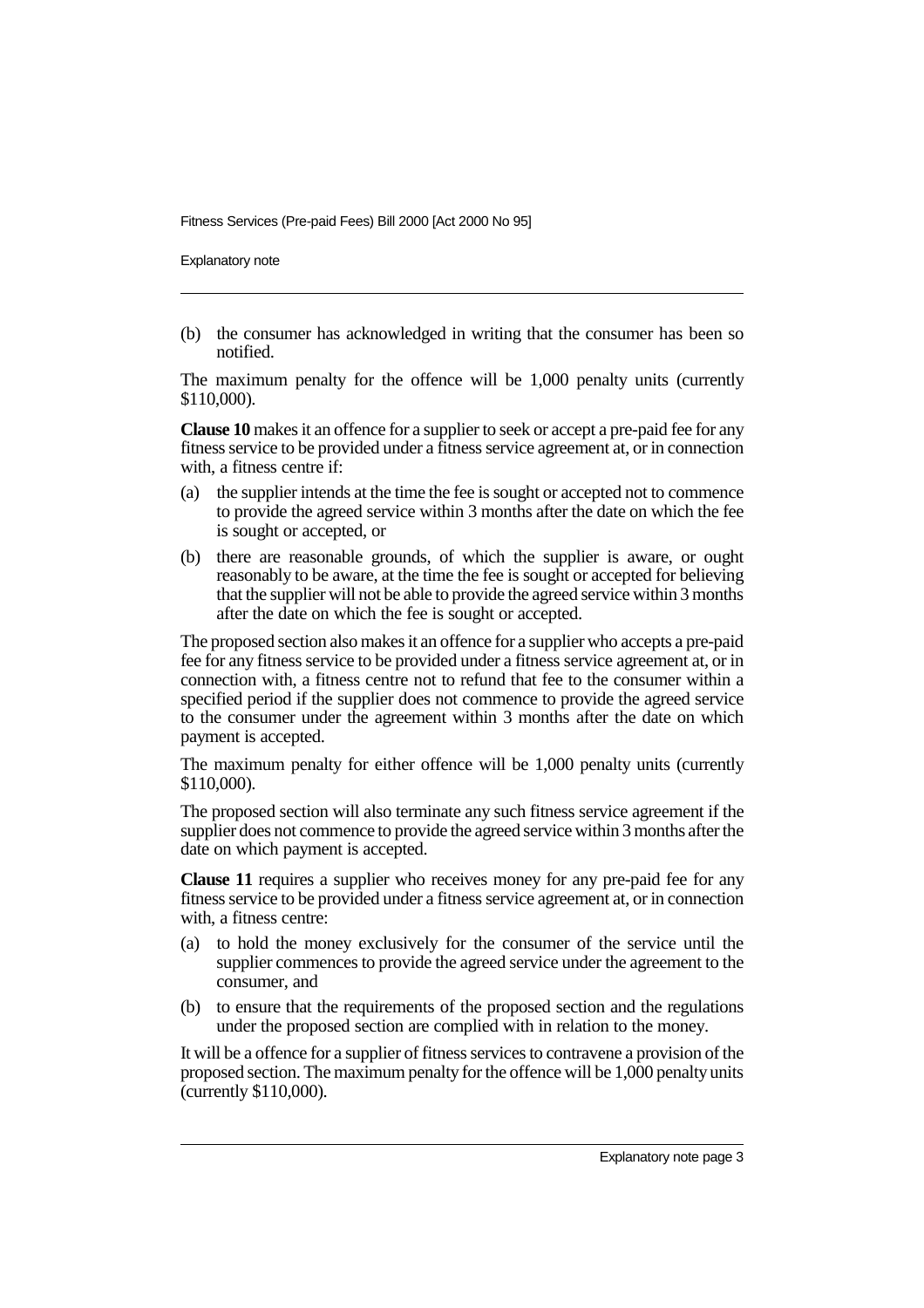Explanatory note

#### **Part 3 Miscellaneous**

**Clause 12** provides for the issue of search warrants to investigators appointed under the *Fair Trading Act 1987* for the purpose of enabling such investigators to investigate whether the proposed Act or the regulations have been contravened.

The proposed section also makes it an offence for a person, without reasonable excuse, to obstruct or hinder a person executing a search warrant issued to an investigator. The maximum penalty for either offence will be 1,000 penalty units (currently \$110,000).

**Clause 13** makes it clear that certain enforcement provisions of the *Fair Trading Act 1987* will apply to the proposed Act.

The proposed section provides that a reference in Division 3 (Investigators) of Part 2 of the *Fair Trading Act 1987* to any other legislation administered by the Minister is taken to include the proposed Act and the regulations made under the proposed Act. Division 3 of Part 2 of the *Fair Trading Act 1987* provides for the appointment of investigators and their powers of entry and inspection in relation to the administration of that Act and any other legislation administered by the Minister for Fair Trading.

The proposed section also provides that section 73A of the *Fair Trading Act 1987* will apply in connection with a matter in relation to which the Director-General of the Department of Fair Trading (the *Director-General*) has a function under the proposed Act as if the function were a function under the *Fair Trading Act 1987*. Section 73A enables the Director-General to accept a written undertaking by a person in connection with a matter in relation to which the Director-General has a function and to enforce such an undertaking in the Supreme Court.

Finally, the proposed section makes it clear that section 86A of the *Fair Trading Act 1987* extends to the provision of fitness services and to suppliers of such services. Section 86A enables the Minister for Fair Trading and the Director-General to issue public warnings and give information concerning the supply of goods and services.

**Clause 14** provides for the circumstances in which directors and managers of corporations will be taken to be liable for offences against the proposed Act or the regulations committed by corporations.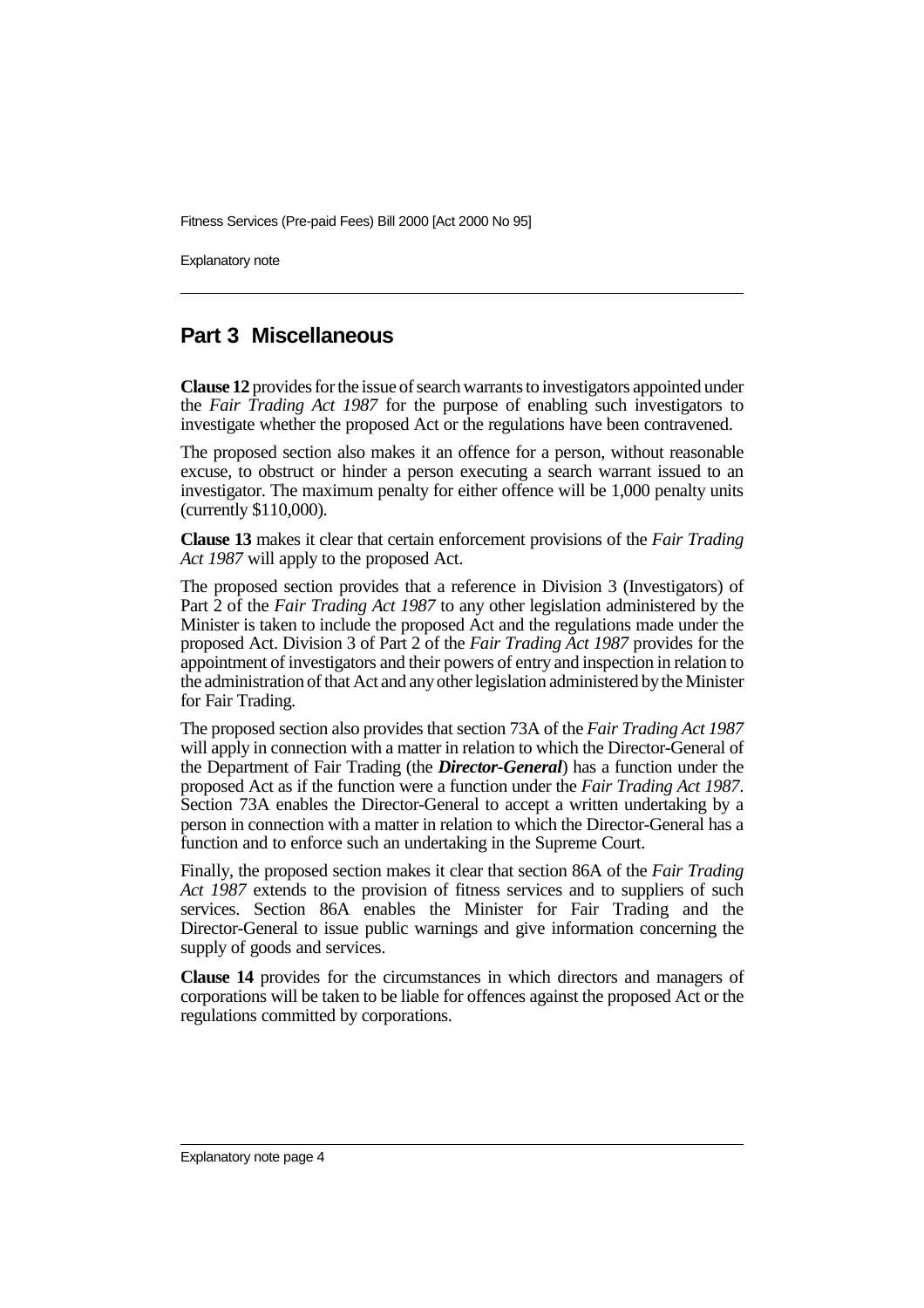Explanatory note

**Clause 15** provides that proceedings for an offence against the proposed Act or the regulations are to be dealt with summarily before a Local Court constituted by a Magistrate sitting alone or by the Supreme Court. However, proceedings for an offence may be taken and prosecuted only by the Director-General or, in the name of the Director-General, by a person acting with the authority of the Director-General.

**Clause 16** provides for penalty notices to be issued by certain authorised officers in respect of offences under the proposed Act (or regulations made under the proposed Act) that are prescribed by the regulations.

**Clause 17** provides that any pre-paid fee for a fitness service that was accepted or received either under a fitness service agreement that is terminated by operation of proposed section 10 (3) or in contravention of a provision of Part 2 is a debt due to the consumer of the service on and from the date of termination or contravention (as the case may be) and is recoverable in a court of competent jurisdiction.

The proposed section provides that the debt may be recovered from any of the following:

- (a) the supplier of the service,
- (b) if the supplier is a corporation—any person who is a director of the corporation or who is concerned in the management of the corporation where that person knowingly authorised or permitted:
	- (i) the failure to commence to provide the agreed service leading to the termination of a fitness service agreement by operation of proposed section 10 (3) giving rise to the right of recovery under the proposed section, or
	- (ii) a contravention of Part 2 giving rise to the right of recovery under the proposed section.

**Clause 18** sets out the general regulation-making power under the proposed Act. The regulations may create an offence and may impose a penalty not exceeding 40 penalty units.

**Clause 19** gives effect to Schedule 1, which contains provisions of a savings and transitional nature.

**Clause 20** gives effect to Schedule 2, which makes amendments to the *Fair Trading Act 1987*, the *Fines Act 1996* and the *Search Warrants Act 1985*.

**Clause 21** provides for Ministerial review of the proposed Act.